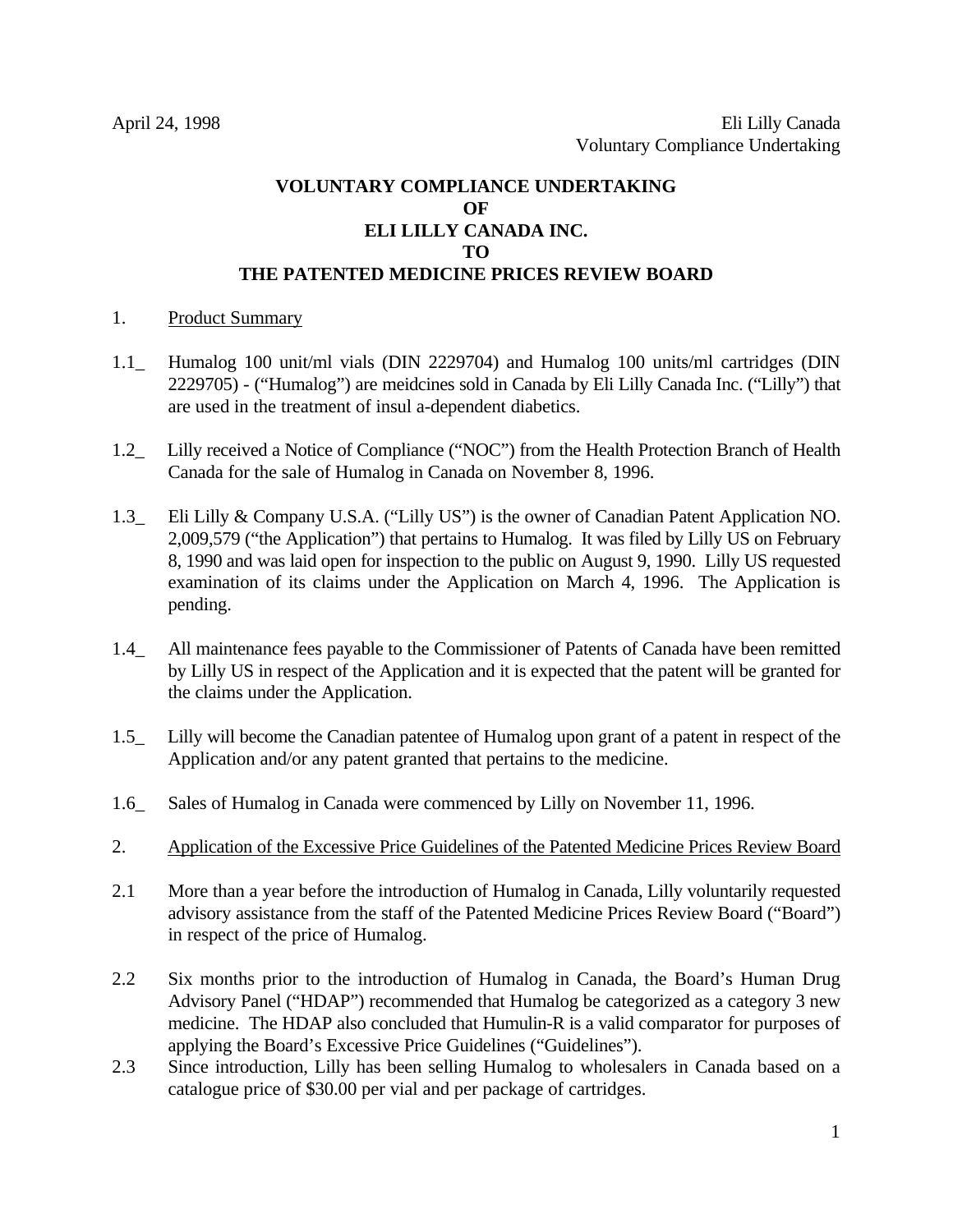2.4 Board staff advised Lilly that, following the procedures outlined in the Guidelines in relation to category 3 new medicines, the price of Humalog was reviewed by conducting a Therapeutic Class Comparison ("TCC") Test and an International Price Comparison ("IPC") Test. As a result, the price of Humalog was found to exceed the Guidelines and Board staff commenced an investigation.

### 3. Additional Considerations

- 3.1 The average prices of regular insulin (Humulin-R) in Canada are the lowest of the seven countries listed in the Patented Medicines Regulations, 1994 ("Regulations"). Lilly contends that this should be taken into consideration in establishing the maximum non-excessive ("MNE") price for Humalog.
- 3.2 Lilly submits that the development of Humalog represents an advancement in the treatment of insulin-dependent diabetic patients, and that this should be recognized in the establishment of MNE prices for Humalog. Lilly is of the view that recent clinical trials and experience demonstrate that Humalog offers patients greater flexibility, improved glucose control and reduced incidence of severe hypoglycemia. In Lilly's submission, these benefits compared to regular insulin and this additional value, are reflected in the price of Humalog in most foreign markets.
- 3.3 Lilly has agreed to a reduction to the published wholesale price for Humalog as long as this VCU is accepted by the Board. This revised price of \$23.00 per vial of package of cartridges will represent a 23% reduction form the original Canadian introductory price of \$30.00. This new price is also 26% below the current weighted international median of \$30.9157 for the foreign countries listed in the Regulations and is the next to lowest price in this group of countries.

## 4. Position of Board Staff

- 4.1 Without prejudice to its position with respect to the application of the Guidelines, Board staff has advised Lilly that it is prepared to recommend to the Board that it is appropriate in this case to apply an alternate method of calculating the MNE price for Humalog. This alternate method is based on the factors in section 85 of the Patent Act and is set out in Schedule "A".
- 4.2 The objective of the alternate method set out in Schedule "A" is to ensure that the ratio of the prices of Humalog and Humulin-R in Canada does not exceed the median ratio of the prices of these drugs in the other countries listed in the Regulations.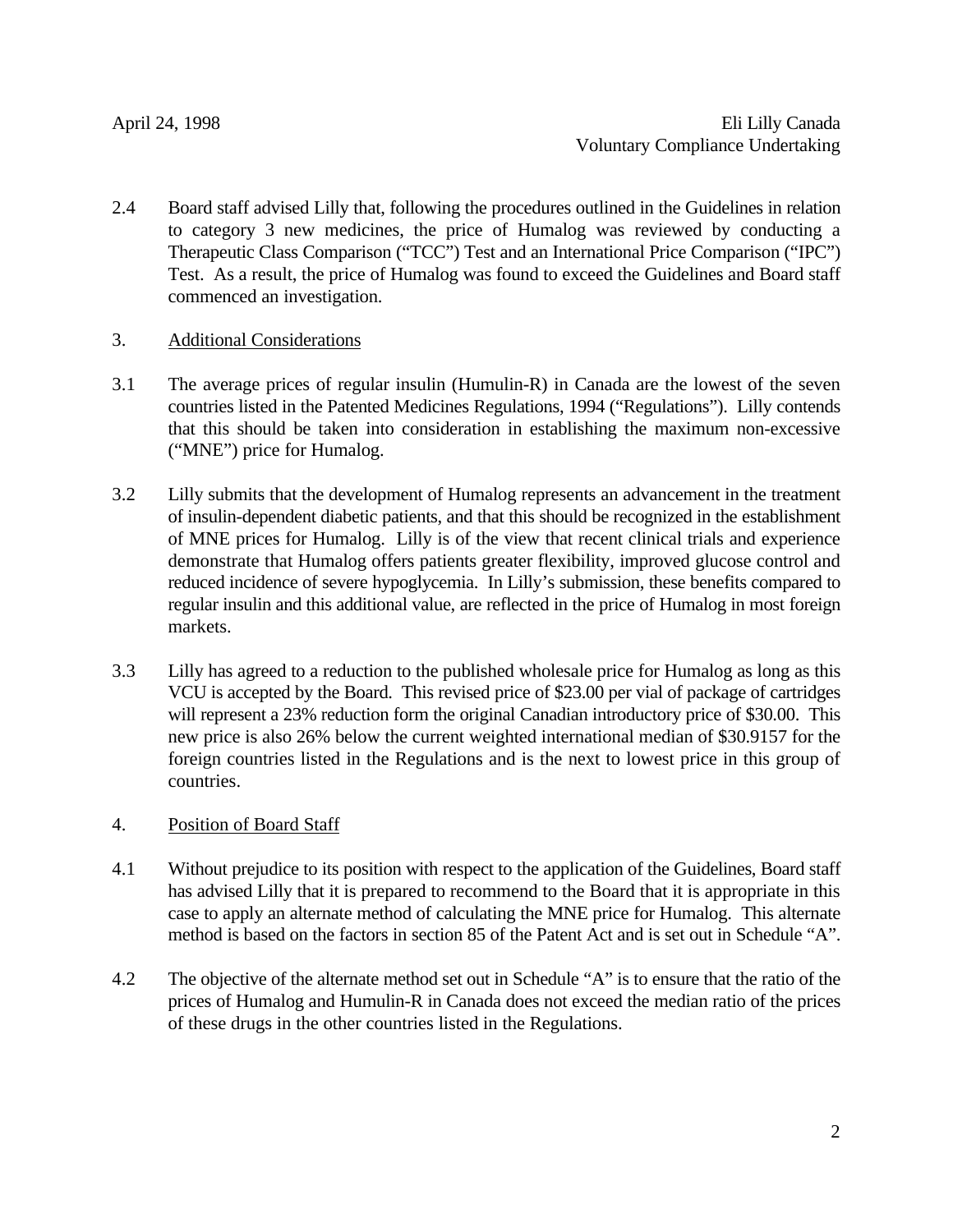- 4.3 Based on the current prevailing prices of Humalog and Humulin-R in the other countries and the price of Humulin-R in Canada, the MNE price for Humalog in Canada in 1998 would be \$22.1072 per unit as calculted in Schedule "A".
- 4.4 Based on information provided voluntarily by Lilly in respect of the price and sales of Humalog in Canada for the period from November 11, 1996 to December 31, 1997, Lilly received excess revenues of \$666,824 from the sale of Humalog at prices higher than the prices calculated in Schedule "A".
- 5. Position of the Patentee
- 5.1 This Voluntary Compliance Undertaking ("VCU") constitutes no admission by Lilly that the price of Humalog is now, or was at any time since the date of the first sale of the medicine, excessive, or that the Board has jurisdiction over the price at which Lilly sells Humalog until such time as Lilly becomes a patentee with respect to Humalog. In addition, Lilly disagrees with the classification of Humalog as a category 3 New Medicine and feels that the MNE price established does not reflect the clinical benefits and value of Humalog compared to regular insulin. This revised price puts Lilly Canada at a competitive disadvantage versus other Lilly affiliates when competing for global Diabetes research intiatives. Nevertheless, Lilly hereby warrants that it will be bound by the terms and provisions of this VCU.
- 6. Public Consultation Period
- 6.1 A Voluntary Compliance Undertaking dated December 15, 1997 was submitted by Lilly to the Board (the "Original VCU").
- 6.2 The Original VCU contemplated that Lilly return excess revenues by supplying sufficient quantities of Humalog at no charge between January 1 and December 31, 1998 to patients being treated with Humalog. Board staff recommended Board approval of the Original VCU.
- 6.3 The Original VCU was published in the Canada Gazette on March 14, 1998 with notice that the Board would consider written submissions regarding whether the Board should accept the Original VCU. The provincial ministries of health were also invited to provide written submissions. All interested parties were permitted to make written submissions to the Board by April 13, 1998 (the "Public Consultation Period"). This date is approximately 2<sup>1</sup>/<sub>2</sub> years after Lilly's original submission to the PMPRB in respect to the price of Humalog. Lilly believes that a more efficient process is essential if Canada is to remain competitive internationally in attracting research and development investment.
- 6.4 The Board has advised Lilly that seven written submissions were received during the Public Consultation Period. These submissions, from five provinces (British Columbia, Saskatchewan, Manitoba, Quebec and Prince Edward Island), the Canadian Diabetes Association and Novo Nordisk Canada Inc., all objected to the Original VCU's proposed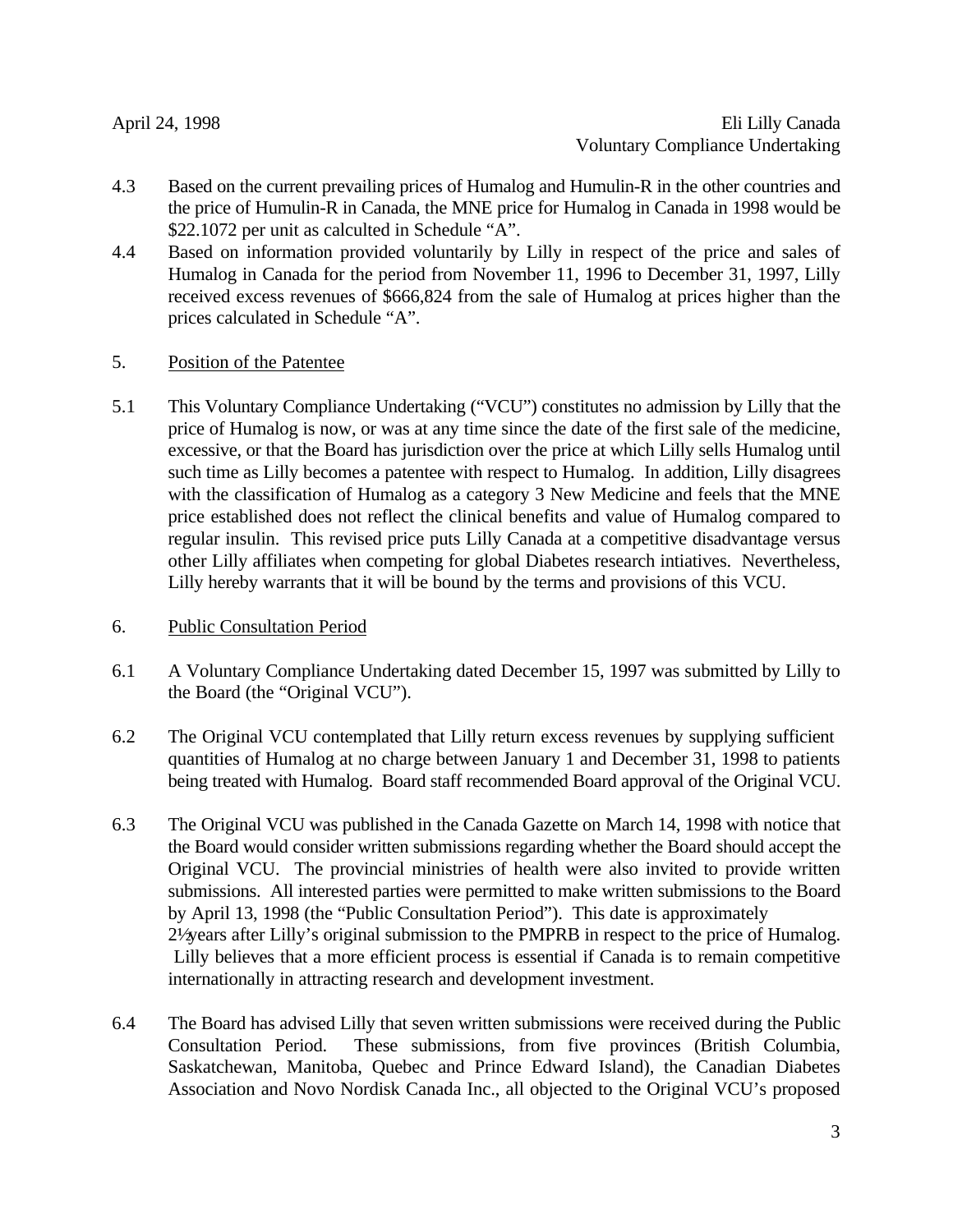method to return excess revenues to consumers through the supply of Humalog at no charge to existing Humalog users. With repect to the price of Humalog, 6 of the 7 respondents supported the revised price as not being excessive.

- 6.5 Staff of the Board have advised Lilly that based on the submissions received (which excluded provincial governments representing 55% of the Canadian population who did not communicate any objections to our Original VCU) they are no longer prepared to recommend acceptance of the method of returning excess revenues as outlined in our Original VCU.
- 6.6 Upon being advised of the response of the Board staff to the seven submissions received by the Board ruing the Public Consultation Period, Lilly is submitting this VCU.
- 7. Terms of the VCU
- 7.1 Having been advised by Board staff that the price of Humalog may be excessive under the Guidelines, and for purposes of establishing the maximum non-excessive price for Humalog under the Guideliens, Lilly undertakes to:
	- 7.1.1 Reduce the price of Humalog within 30 days of acceptance of this VCU so that the published wholesale price of \$23.00 less applicable discounts and deductions does not exceed \$22.1072 per vial and per package of cartridges during 1998 and, based on the MNE price for 1997 as set out in Scheudle "A", ensure that the price of Humalog remains within the Guidelines for all future periods during which it is under the Board's jurisdiction;
	- 7.1.2 Offset all excess revenues which may have been received from November 11, 1996 through December 31, 1997 as noted in 4.4 above by making payment to Her Majesty the Queen in right of Canada no later than 30 days after the price reduction takes effect.
	- 7.1.3 Continue to provide to the Board price and sales information with respect to Humalog in accordance with the Regulations.
- 7.2 Lilly will not be bound by the undertaking herein unless this VCU is accepted by the Board.

| Signature:                      | [Original signed by] Nelson M. Sims |
|---------------------------------|-------------------------------------|
| Company Officer: Nelson M. Sims |                                     |
| Position:                       | President                           |
| Date:                           | April 24, 1998                      |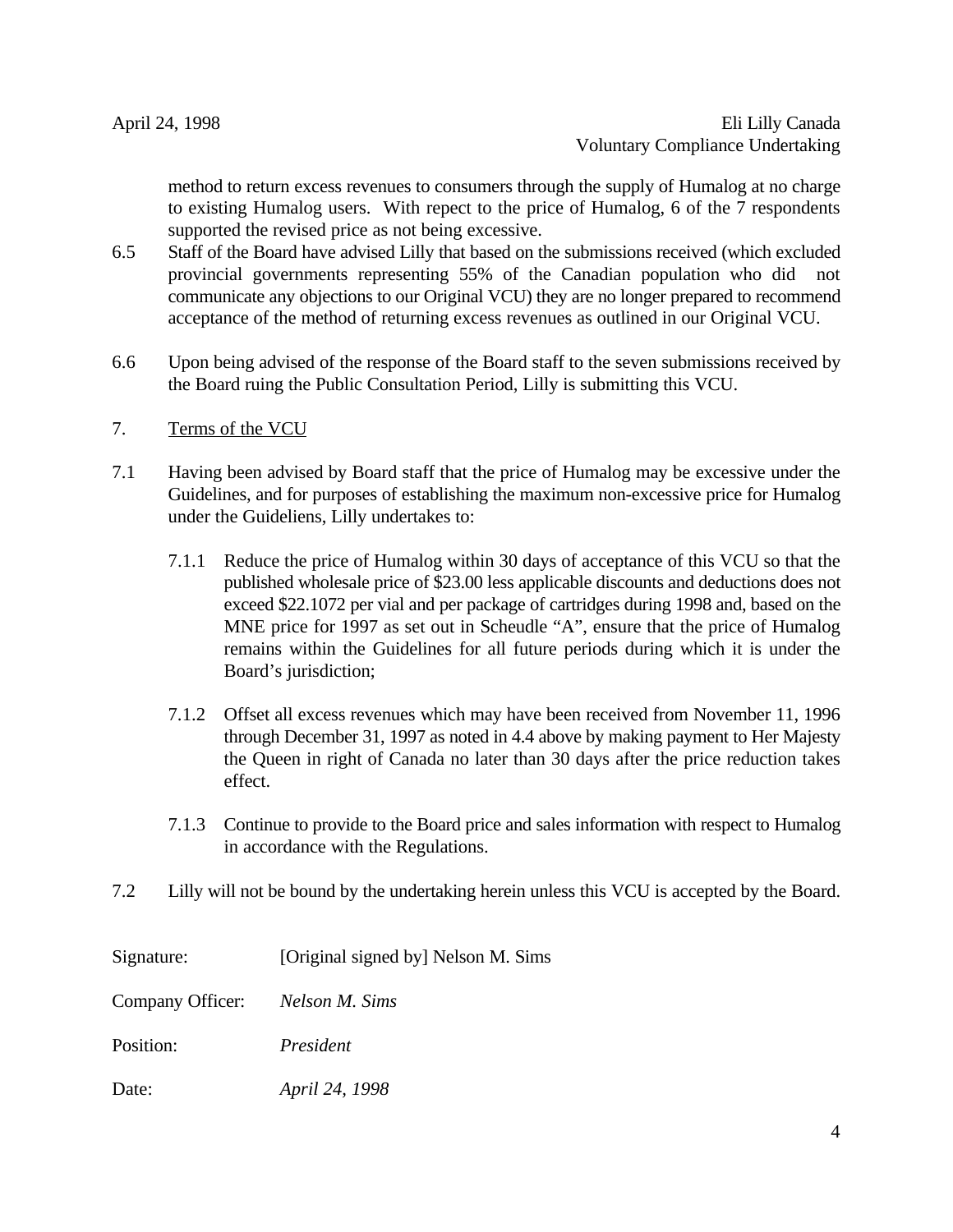#### **Schedule "A"**

For the purpose of this Voluntary Compliance Undertaking ("VCU") the maximum non-excessive ("MNE") price of Humalog has been calculated to ensure that the ratio of the prices of Humalog and Humulin-R in Canada does not exceed the median ratio of the prices of those drugs in the other countries listed in the Patented Medicines Regulations 1994 ("Regulations").

More specifically, the calculation of the MNE price for Humalog is based on the following methodology:

- 1) using the prices of Humalog and Humulin-R as of November 1, 1997, in local currency, in the foreign countries listed in the Regulations where both products were sold during 1997;
- 2) calculating the mathematical ratios of the prices of Humalog to Humulin-R in each country ("foreign ratios");
- 3) identifying the median of the foreign ratios;
- 4) using the price of Humulin-R in Canada in 1997 as published in the Ontario Drug Benefit ("ODB") Formulary;
- 5) multiplying the median of the foreign ratios by the price of Humulin-R; and
- 6) calculating the average MNE price for Humalog by applying the appropriate weights based on the current distribution of slaes of vials and cartridges in Canada from November 11, 1996 to November 12, 1997.